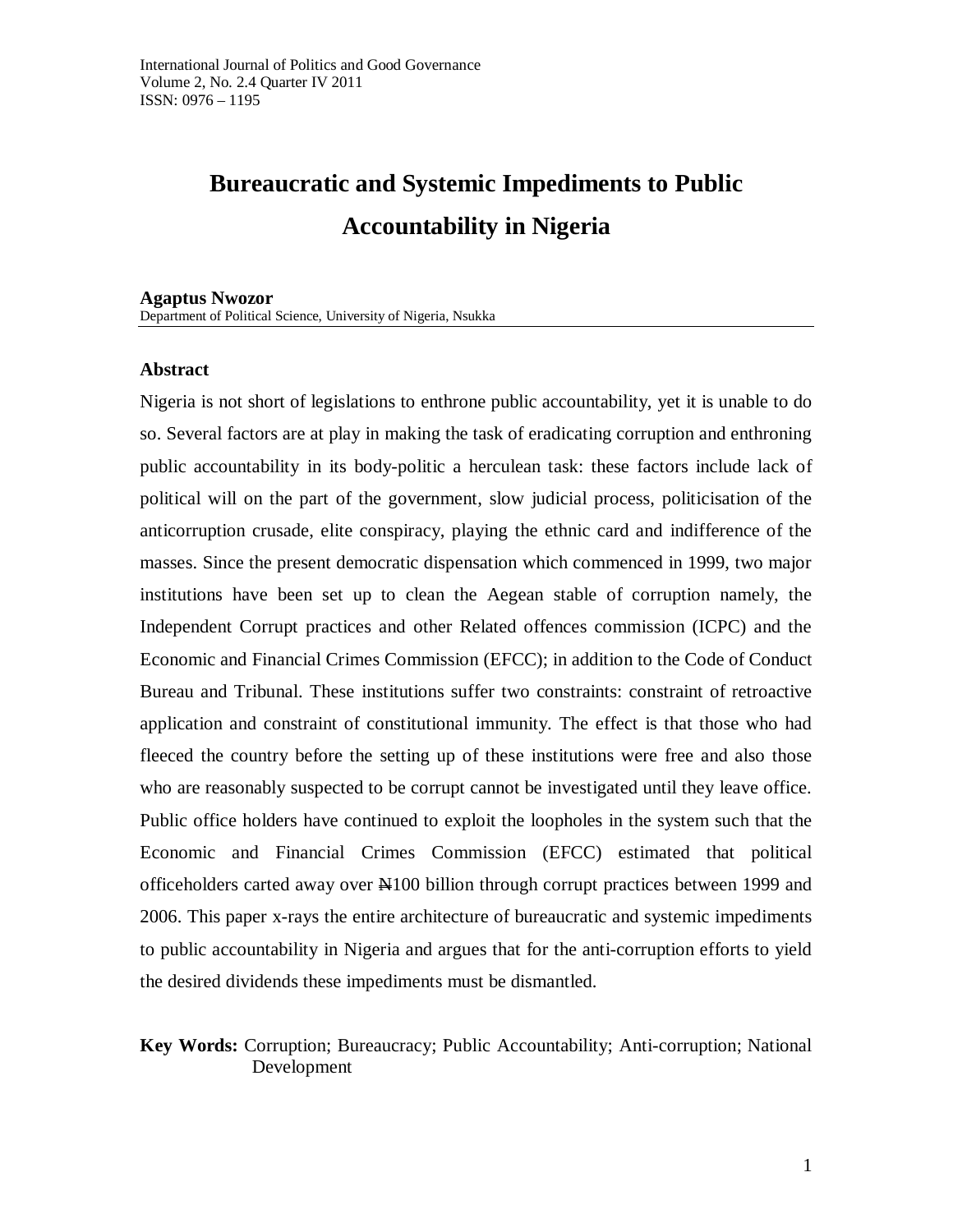### **Introduction**

A recurring decimal in the exposition of Nigeria's development dilemma is the recognition of corruption as the most imposing albatross. Almost all facets of the Nigerian economy are haunted by the spectre of corruption. Corruption is the single most potent impediment to Nigeria's development. There is discernible trajectory in the mutation of corruption. The intensity of corruption in Nigeria is proportionally correlated to the epochal transmutation of its productive forces: from a bouquet of cash crops to oil economy. The fact that the new nationalist leadership had to rely on political power as the means of creating their economic base is a fact of immense significance. It unfortunately created a tendency to make political power the means of accumulation (Ake 1981:125). It was this use of political power to create wealth by the ruling class in the period following independence that spawned corruption. The intensification and exacerbation of corruption is locatable in the unwholesome struggle amongst the elites to appropriate a larger chunk of state resources for personal aggrandizement. In other words, politics provided the umbrella under which corruption, in all its ramifications, derives its very existence and sustenance. It is not the mere fact that people engage in politics that opens doors of riches to them but the manipulation of the system. And the elites have manipulated the system in several ways to feather their nests.

Corruption possesses high-premium opportunity costs. While it favours those (minority) who have undercut the system, it tightens the noose on the generality of the people (majority) resulting in poverty, political instability, economic stagnation and in some cases retrogression and death. As Okore (2003:x-xi) has asked exasperatingly:

> …how can we explain the stark reality that Nigeria is so very richly endowed with abundant human and natural resources and yet, it is classified in the 2001 Global Human Development Report as the  $136<sup>th</sup>$  poorest nation in the world out of 162 nations? … How can we explain why several strategies that have succeeded in energizing other economies around the world have either failed or have remained impotent in Nigeria?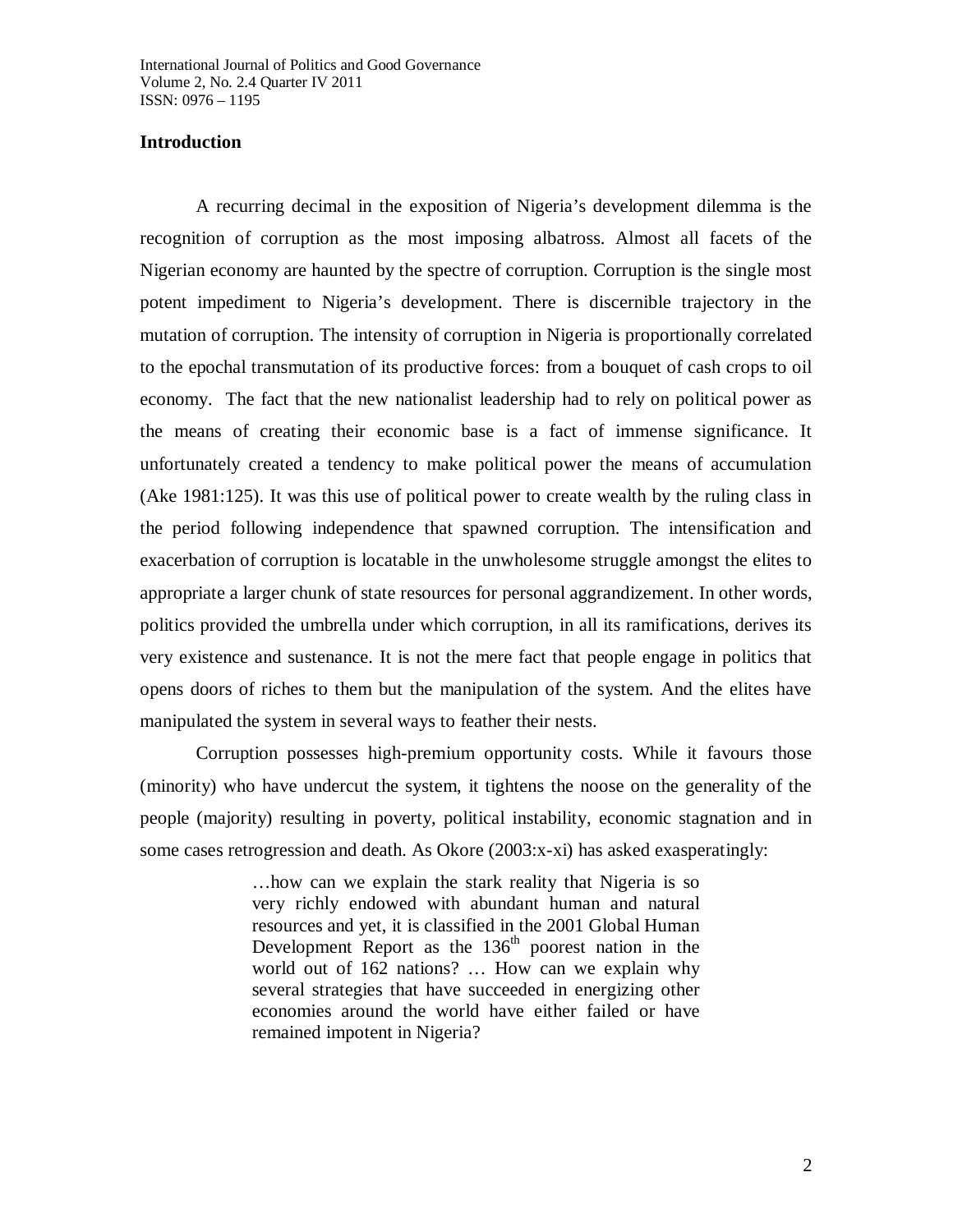Corruption is at the root of several policy somersaults that characterize the polity: there is no continuity as every government official is propelled by what the system can yield to him or her. This proclivity for self- empowerment at the expense of the state has mired Nigeria deep in the quagmire of corruption. The deep-seated nature of corruption in Nigeria has led Nwala (1997:168); Thoevothin (2003:101) to describe it as "endemic" and Dike (2005:1) as "pandemic".

In spite the institutional framework put in place by successive governments to checkmate corruption, it only thrived luxuriantly. Several factors appeared to have undermined these frameworks namely, lack of political will; active connivance of those in authority and unaccountable nature of governance in the political history of Nigeria. This paper x-rays the bureaucratic and systemic hindrances and road blocks set up by the elites to circumvent the anti-corruption dragnets.

### **ii The Changing Character of Corruption and Corrupting Influences**

The trajectory in the mechanisms of rent seeking and corruption in Nigeria is tied to its productive forces. When Nigeria's economy was powered by a bouquet of cash crops, rent seeking and corruption found base in the marketing boards. During this era corruption was muted, hesitant and cautious. These restraints were discarded with the discovery of oil in commercial quantities and the attendant fabulous foreign exchange it earned.

The ascendance and predominance of oil as the mainstay of the Nigerian economy expanded the frontiers of rent seeking and corruption through contracts, foreign exchange allocation, import licence, tariff concessions, and credit at below market interest rates and so on. Nwankwo (1986:19) avers that large sums were simply used to buy patronages, reward political debts, acquire loyalties or acquiescence, and in many cases blatant bribery. The industrialization drive of the government which was not only uncoordinated but anchored on half-baked understanding of industrialization and development became a veritable source of "capital flight" into private pockets. The local elites collaborated with their foreign partners who paraded themselves as "experts" but who in truth were not experts in the claimed area but indeed conmen.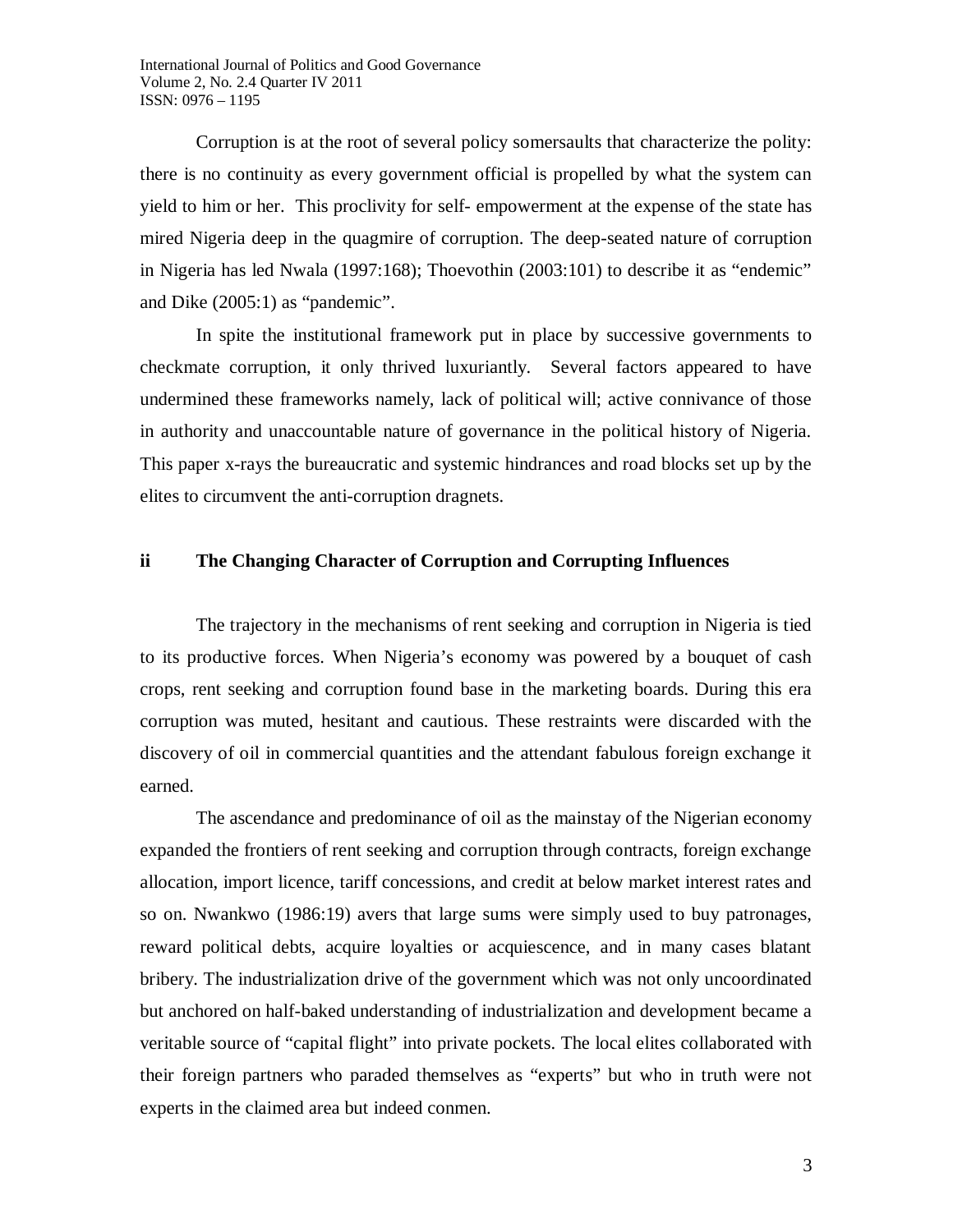The profound lack of skill in governance by the military oligarchy created a hiatus which the bureaucrats exploited. The bureaucrats benefited as the military superintended over the retreating federal system and the emerging unitary system. With the favourable international oil prices and disincentive to private industrialization efforts, the state became undisputed major player in the economy with its hand in every pie. Ikpeze, Soludo and Elekwa (2004:5) capture it thus:

> The staggering expansion of the public sector not only made the bureaucracy more powerful than the private sector but also created opportunities for top government officers to build private fortunes in the private sector. Not least among these opportunities were those for taking bribes, commissions and kickbacks from contractors and suppliers in public sector projects. It is not surprising therefore that the economic interests of the bureaucracy coincided with those of the business community both of which were now involved in "extractive" capitalism rather than production. Policies were either designed to be implemented by these bureaucratic elite to maximize their extractive power or rents.

This extractive capitalism masterminded a pernicious onslaught on the fabric of the Nigerian economy and engendered contradictions of monumental proportions that threatened its continued sustainability. Several factors spawned the "mentality of corruption" amongst the ruling class. One was the prevailing mindset that revenues from oil were a constant phenomenon, indeed inexhaustible. Two events underscored this mindset: the ruling military elite (during General Obasanjo's regime 1976-1979), in a bid to raise money, posted a unilateral price for Nigerian oil over and above the prevailing price of oil of comparable quality in the international oil market. Again President Shagari unrealistically based the budget of his government on both price and output levels that were in dissonance with both the prevailing trends in the oil market and its oil production capability. Another related factor was lack of political will on the part of the ruling elite to give functionality to the sprawling edifice of anti-corruption provisions in the penal code. The combined effect of these was the revelation by the UNIDO that more than US\$100billion was siphoned and stashed in foreign banks by the ruling elite as at 2004.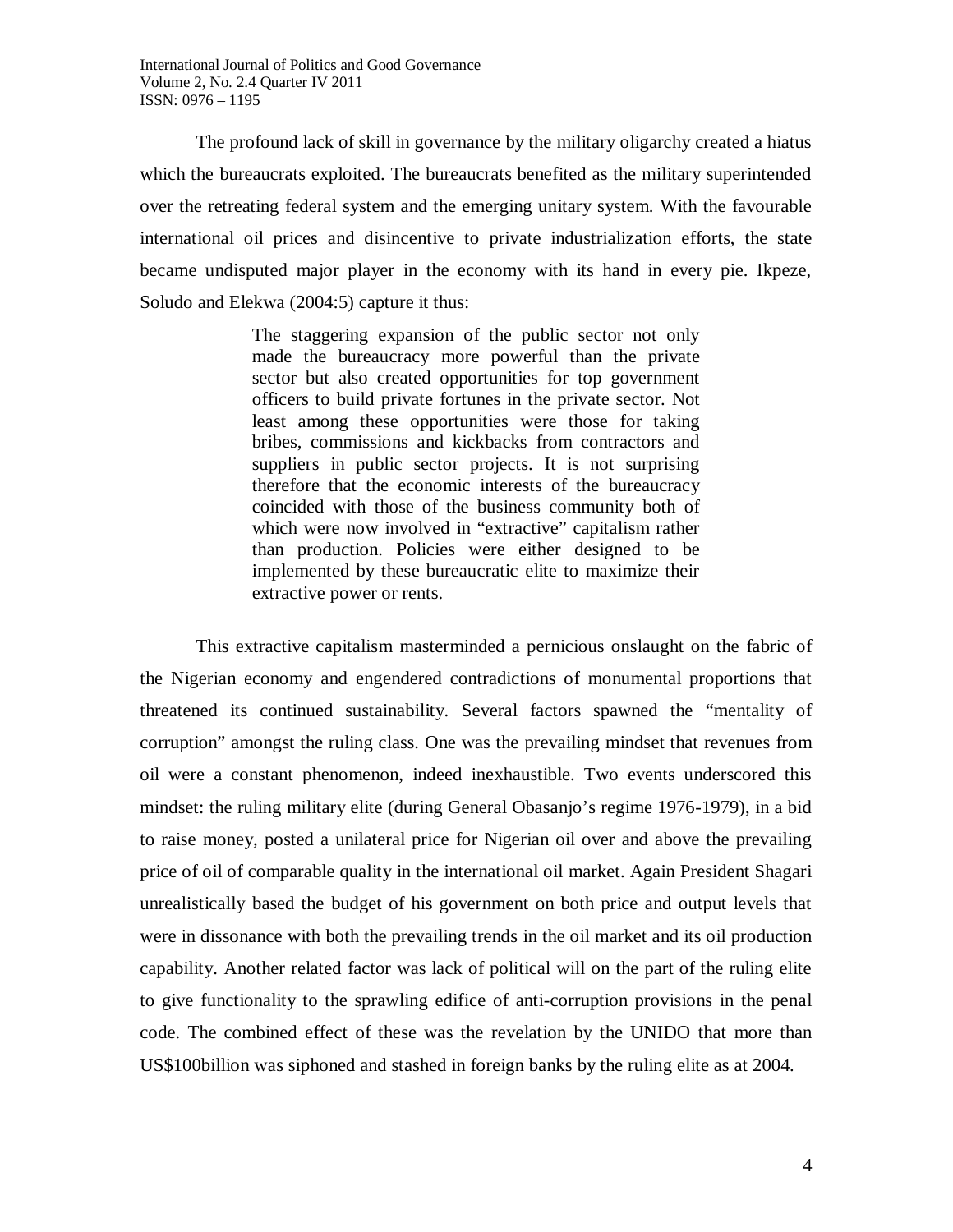As Okore (2003:26) has noted, Nigeria is yet to take off economically. This is attributable to the incongruity between the orientation and ambition of its leaders (both military and democratically elected) and rational economic decision making processes. Ikpeze, Soludo and Elekwa (2004:5) offer an explanation:

> Most military interventions have been determined by the allure of power and fortunes that go with it in a rentier system…. The military sought to build an independent power base founded on private fortunes as a hedge against future losses in income when they are out of power. Thus, its choice of specific policies and their implementation was directly related to the need to serve personal and sectional interests.

Nigeria's underdevelopment has been blamed on its structural link with mainstream capitalist system (Nweke 1985:1; Toyo 2002:527; Onimode 1983:61). This explanatory model, by its thrust, tends to exonerate the elite of culpability in deepening the development dilemma of Nigeria. The litany of contradictions in Nigerian economy which necessitated various economic reforms namely, structural imbalances (undiversified, monolithic and monocultrural production bases), slow growth arising from low productivity, non-competitiveness of the private sector, infrastructure deficiencies, weak institutions, rent seeking and inconsistent macroeconomic policies, are products of well-orchestrated corruption.

# **iii State Power and Elite Solidarity: Corruption as a Game of Economic Ascendancy**

Ideally state power is an instrument for common good. State power ought to be used for the good of the majority of the people who have graciously surrendered and ceded their individual liberties to the state. But this is not so in reality especially in postcolonial African states. Onimode (1983:63) attributes it to neo-colonialism: beyond the enthronement of backwardness through foreign imposition, neo-colonialism has enabled conscious symbiotic collaboration between imperialism and national reactionary class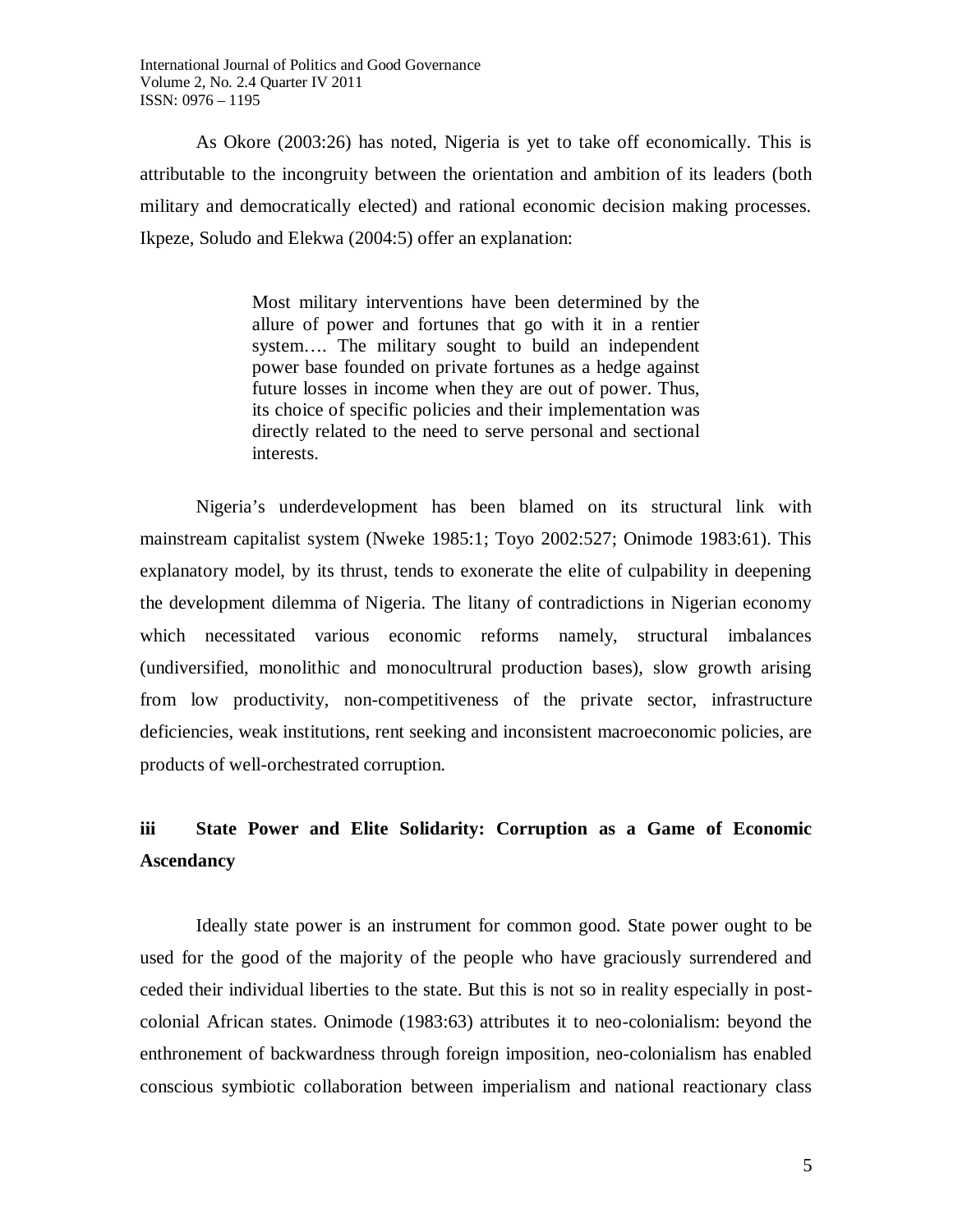forces. State power, therefore, is a tool not for the advancement of the state and its people but the satisfaction of corresponding oligarchic and external interests. The root of this dismal aberration is outlined by Onimode (1983:64):

> After flag independence, political power was handed over to these reactionary bureaucratic bourgeoisies who were more anxious to manipulate state power to strengthen their tenuous legitimacy and fragile economic base…by collaborating with foreign exploiters than to liquidate underdevelopment.

Why was this so? Ake (1981:128) contends that "the indigenous bourgeoisie which took over government at independence lacked a secure material base and used its political power for accumulation". It was this unidirectional and single-minded pursuit of economic well-being by power custodians that watered the ground for the eventual burgeoning of corruption. To the elite therefore, the singular utilitarian value of state power in post-colonial African states is accumulation.

Onimode's explanation is simplistic and highly deficient. Imperialists might have sought out the most conservative and reactionary group in a country and handed over the reins of power to them as the British did in Nigeria to the Northern People's Congress (NPC), but the use or misuse of power falls squarely on the domain of the leadership and followership of African states. The culpability of the West is only restricted to their roles in "loot husbandry": providing safe and secure haven for the loots deposited in their countries and acting as intermediaries and conduit pipes for siphoning state funds. Although these roles could be a strong incentive for corruption to thrive, it can scarcely be said to be the source of corruption in African states especially Nigeria.

Since Nigeria's first coup in 1966, successive coup d'état had been rationalized on the altar of fighting corruption. This is demonstrated by the accusations of corruption in coup announcements in Nigeria. The manner of ascending to power by the military and ever-present danger of coup d'état effectively hamstrung anti-corruption initiatives. Both the military and non-military elites exploited it maximally and created centres of power which were powered by corruption. Okongwu (1986:368) outlines that the strategies for the sustenance of these centres of power meant the deepening of corruption. As he put it: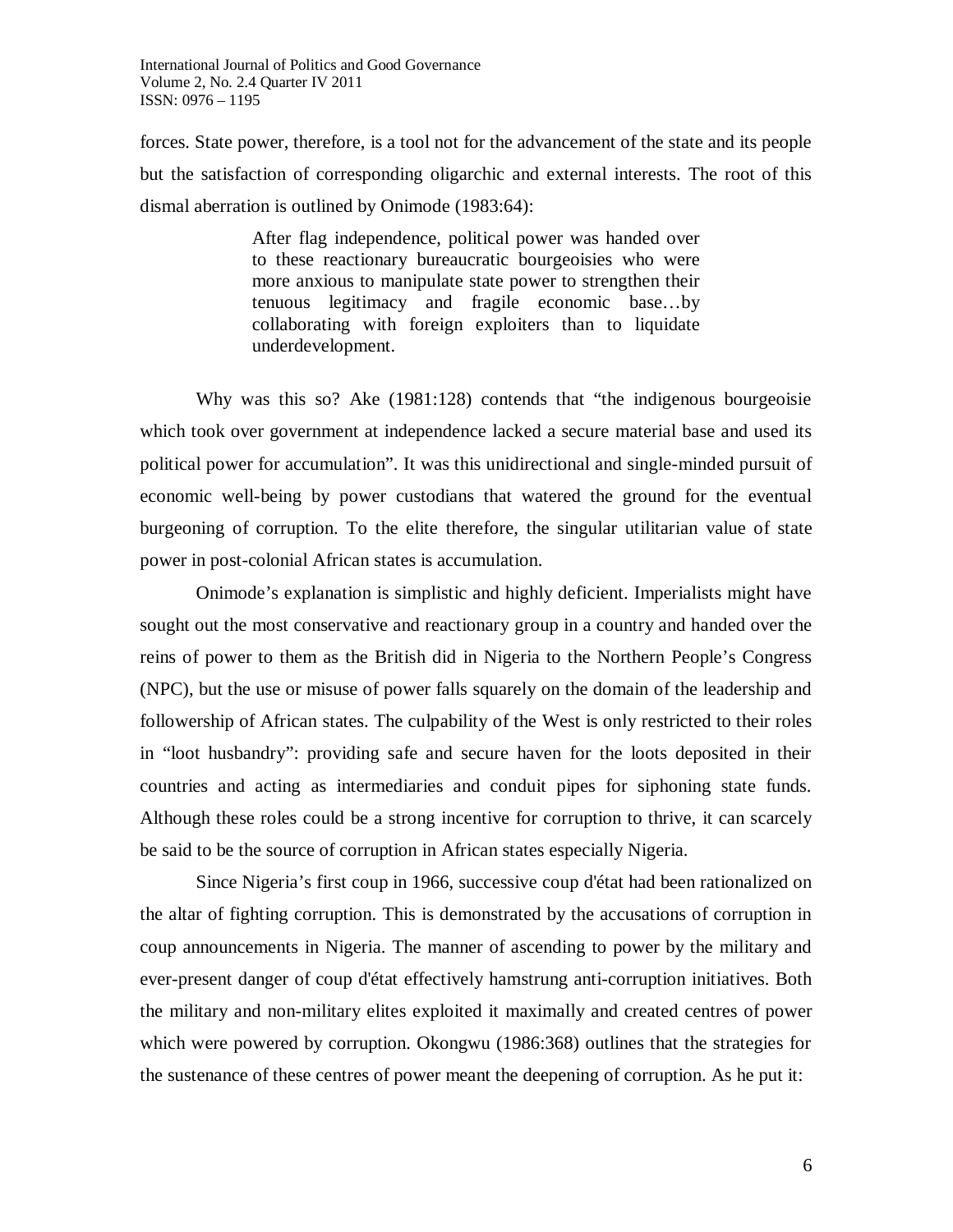… the instrumentality of publicly mediated economic rents promotes a host of other observed social maladies and outright economic sabotage: appointment of unfit persons to high state positions of responsibility, choice of unqualified and inexperienced agents as contractors to execute significant public sector projects, fraudulent execution of public sector projects and apparent official condonation of same, …overpricing of contracts and overinvoicing of imports, cornering of mineral oil sales, largescale smuggling… . (Okongwu 1986:368).

The Nigerian economy became the victim of these litanies of anomalies and was predictably engulfed in crisis that eventually entrapped it in debt peonage. There seems a thin line between the military and democratic regimes in terms of perception and condonation of corruption as both of them have demonstrated susceptibility to the same set of forces. This is because of the parallel similarities in the processes of power assumption and the broad concerns of power consolidation. Democratic regimes in Nigeria are mired in succession crises of great proportions. Because of the greater question of elite production and reproduction and the central role of state power in the resolution of this question, political contests are akin to battle. Nothing is spared. As Ake (1981:126) observes, "because winning is all important, the competitors tend to use every means to win".

Once power is captured in the thick of shenanigans that undergird the electoral process, the president or whoever is at the helms of affairs is held hostage. He did not come to power alone. There were stakeholders in his journey to the presidency and these probably provided the financial muscle as well as masterminded the electoral chicanery. These stakeholders often have leverage over the incumbents as exemplified by pending election cases in the Election Tribunals and loyal majority membership in the legislature who are poised to kick-start the machinery of impeachment with the flimsiest of reasons. This intra-elite squabbles reflecting the disconnect between the power brokers and the incumbents was evident in Anambra State between Chief Chris Uba and Dr Chris Ngige; Oyo State between late Chief Adedibu and former Governor Ladoja and in Ekiti State between former governor Fayose and the Ekiti House of Assembly. In all these cases the bone of contention was the degree of access to state funds.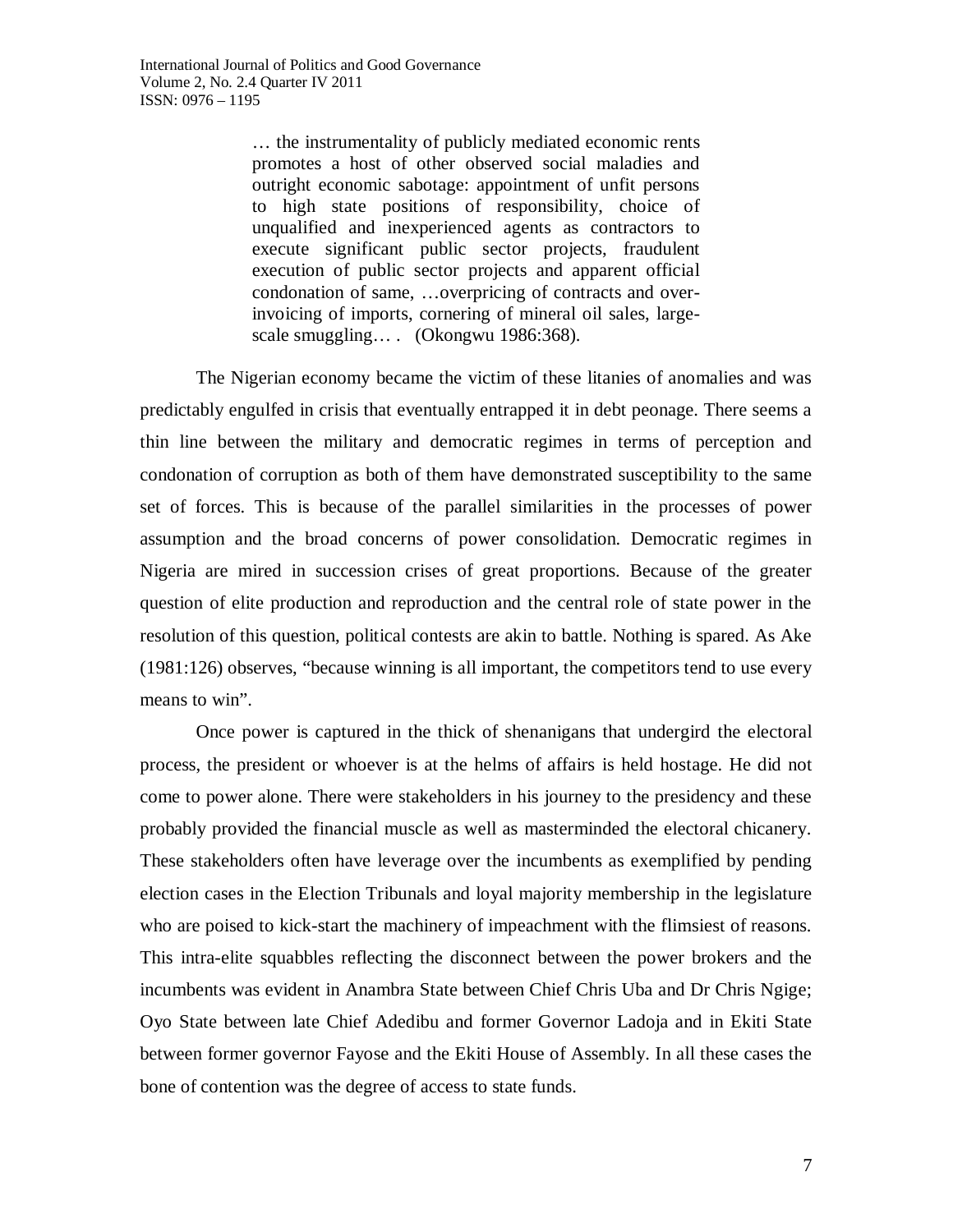The hypocrisy in the fight against corruption is manifest, not in the avowals of successive regimes, but in the disjuncture between legislation, preachments and concrete anti-corruption actions. When Obasanjo assumed office on May 29, 1999, he recognized the havoc corruption had done to Nigeria and vowed that "nobody, no matter who and where, will be allowed to get away with the breach of the law or the perpetuation of corruption and evil" (cited in Obianyo 2003:59). Although he set up and strengthened institutions of anti-corruption, there was a discernible pattern of selectivity in exposing and punishing corrupt people. This can be explained within the ambit of elite domination and predation. Elite predation presupposes an attempt to create stability through the process of elimination. Individual elites that fuel volatility and therefore pose danger in the ever-changing elite configuration are sacrificed to strengthen the emerging, dominant power. Obasanjo adopted a two-pronged strategy – sanitization of intransigent members within his group and the destruction of rival elite group. Thus the celebrated exposure and arraignment of Chief Tafa Balogun, the former Inspector General of the Nigerian Police and Professor Fabian Osuji, the erstwhile Minister for Education represented intraelite sacrifices for higher goals. Although there was a more compelling reason outside intra-elite circle that underscored the need for such a sacrifice – to advertise to the international community especially the international financial institutions (IFIs) – IMF and World Bank – of the inexorable destination of the anti-corruption train since as noted by Tangri and Mwenda (2006:101), the issue of controlling corruption had assumed a topmost priority to them. The other pockets of arrests carried out by the EFCC on allegations of corruption were all part of the strategies of elite domination. In the run-up to the legitimization of the ill-fated third term bid, Obasanjo intensified his attempts to decimate opposition elites especially those that allied with former Vice President Atiku Abubakar, the fountain head of the opposition against tenure elongation.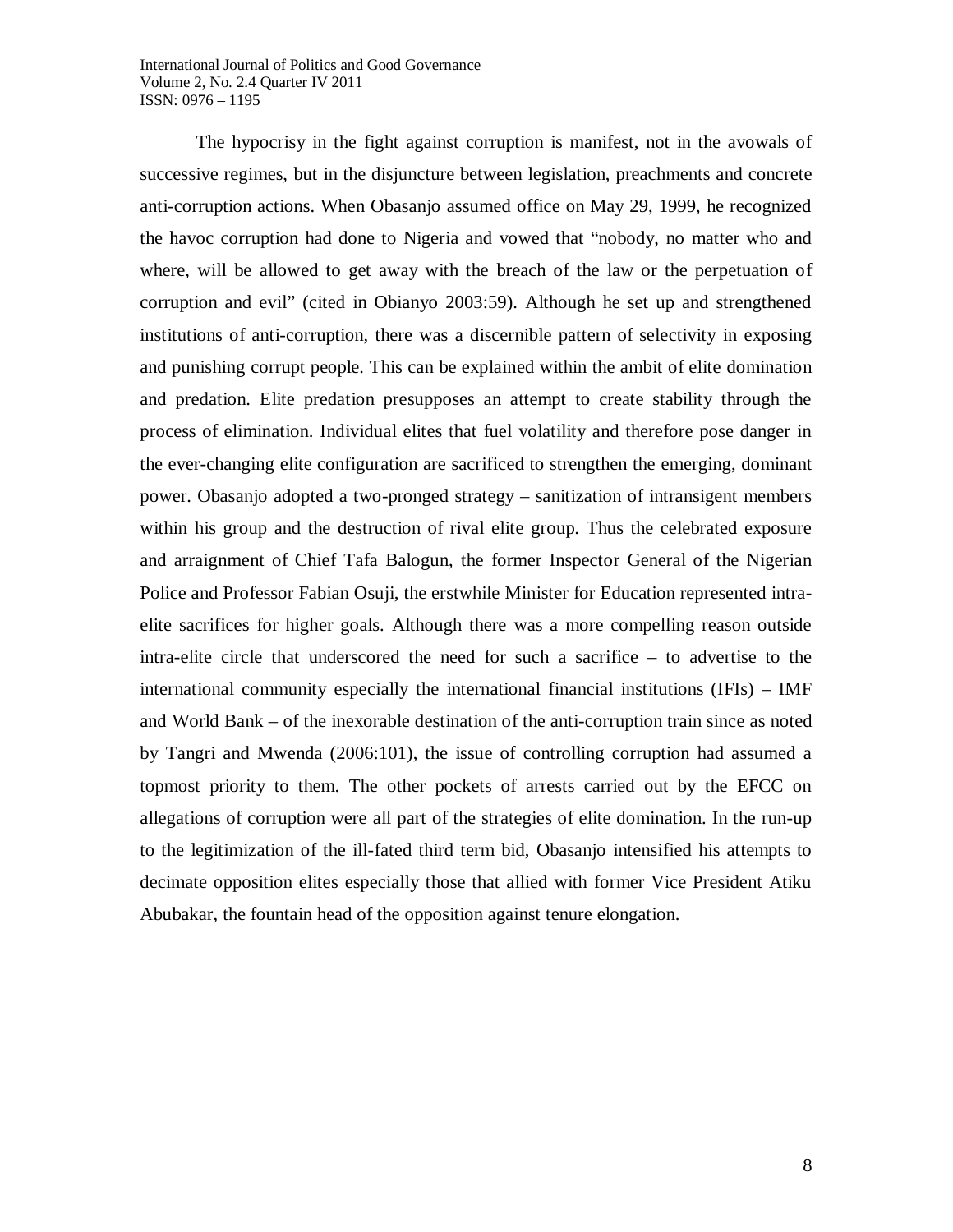## **iv The Dilemma of Public Accountability: The Redemptive Attempts and Pitfalls**

Anti-corruption mantra has been a constant talisman used by successive regimes in Nigerian to create two forms of illusions: first, pro-people, anti-elite illusion and patriotism illusion (commitment to nation-building). The characterization of anticorruption as illusion is anchored on the barrenness of these efforts in containing, not to talk of eradicating, corruption. Or put differently, the exacerbation of corruption with the attendant mortgaging of Nigeria's development points to ineffectiveness and in some cases, hypocrisy in previous anti-corruption preoccupation. When the first coup was staged in 1966, Nzeogwu, lamented that:

> Our enemies are the political profiteers, the swindlers, the men in high and low places that seek bribes and demanded 10 percent, those that have corrupted our society and put the country back by their words and deeds (cited in Achunike 2006:163).

The level of corruption which fired the patriotic zeal of the first coupists is incomparable to the volume of corruption in contemporary Nigeria. And yet the so-called "disciplined" and "modernized" institution of the military superintended over the progressive institutionalization of corruption. Several factors were responsible for the progressive institutionalization of corruption in Nigeria. The first was that the political class was immersed in it. In other words any concerted effort against corruption was synonymous to class suicide. The second which was corollary to the above was the relative security of looted funds as the reports of public commissions of enquiries were rarely made public and prosecution, an exception rather than the rule. The third was piecemeal, ad hoc strategies for combating corruption. The fourth was preoccupation with reactive instead of proactive measures to deal with corruption.

Laws against corruption have always existed in Nigeria's statutes book. But their contemplation is often restricted necessitating the use of probe panels and commissions of inquiry. There is a sense in which the currency of probe panels and commissions of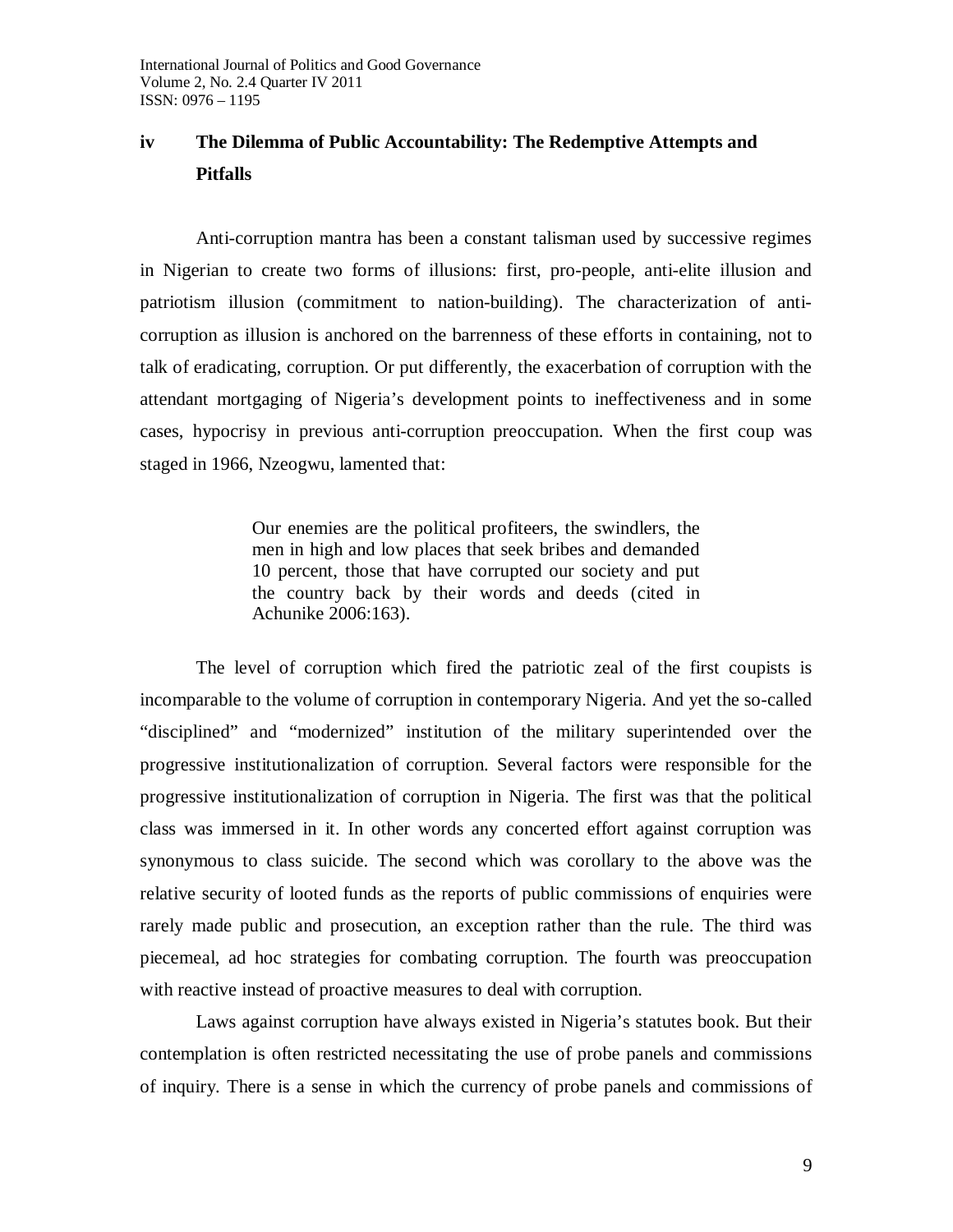inquiry is valuable and therefore desirable and preferred by the political class. It gives the leadership the latitude to create the illusion of commitment to tackling corruption and thus attract positive public rating and also an underhand means of exonerating even culpable elites through inaction on reports. It also gives the leadership a veritable weapon to command personal loyalty out of potentially culpable elites.

Apart from sundry laws and deluge of probe panels and commissions of inquiry which governments set up to address specific corruption issues, a real first attempt at fighting corruption headlong was the instrumentality of Corrupt Practices Investigation Bureau (CPIB) established in 1975 (Okeke 2003:256; Agalamanyi 2003:297). This was the legal basis for the great "purge" which Gen Mohammed undertook in order to clean the Aegean stable of corruption and the confiscation of properties looted by public officials during the government of Gen. Yakubu Gowon.

The establishment of Code of Conduct Bureau and Tribunal through the 1979 constitution was informed by the overriding need to institutionalize the fight against corruption. Code of Conduct Bureau and Tribunal have jurisdiction over public officers. The provisions of the Code are detailed and all-embracing and require public officers to declare their assets before and after leaving office. Section 20 of the Code prescribes wide range of punishment to be meted out to offenders which include: Vacation of seat as the case may be; Disqualification from holding any public office for ten years and seizure and forfeiture to the state of looted property. It would appear that the Code of Conduct Bureau and Tribunal is an unqualified failure judging from the number of people it has punished or prosecuted (cited in Ekanem 2003:61). The Code is hamstrung by certain rigidities, chief amongst them being the restriction of its jurisdiction to public office holders.

Apart from the factors which Agalamanyi (2003:304-309) and Ekanem (2003:61) identified as impinging on the performance of Code of Conduct Bureau and Tribunal namely; socio-cultural norms and values (ethnic and group affiliations), political factors (partisan political considerations); religious belief and socio-ideological factors (class and ideological affinity). The greatest challenge to Code of Conduct Bureau and Tribunal and which underscored its ineffectiveness is the lack of contemplation of the Code that public officers could use fronts and cronies outside the tie of consanguinity to undertake corrupt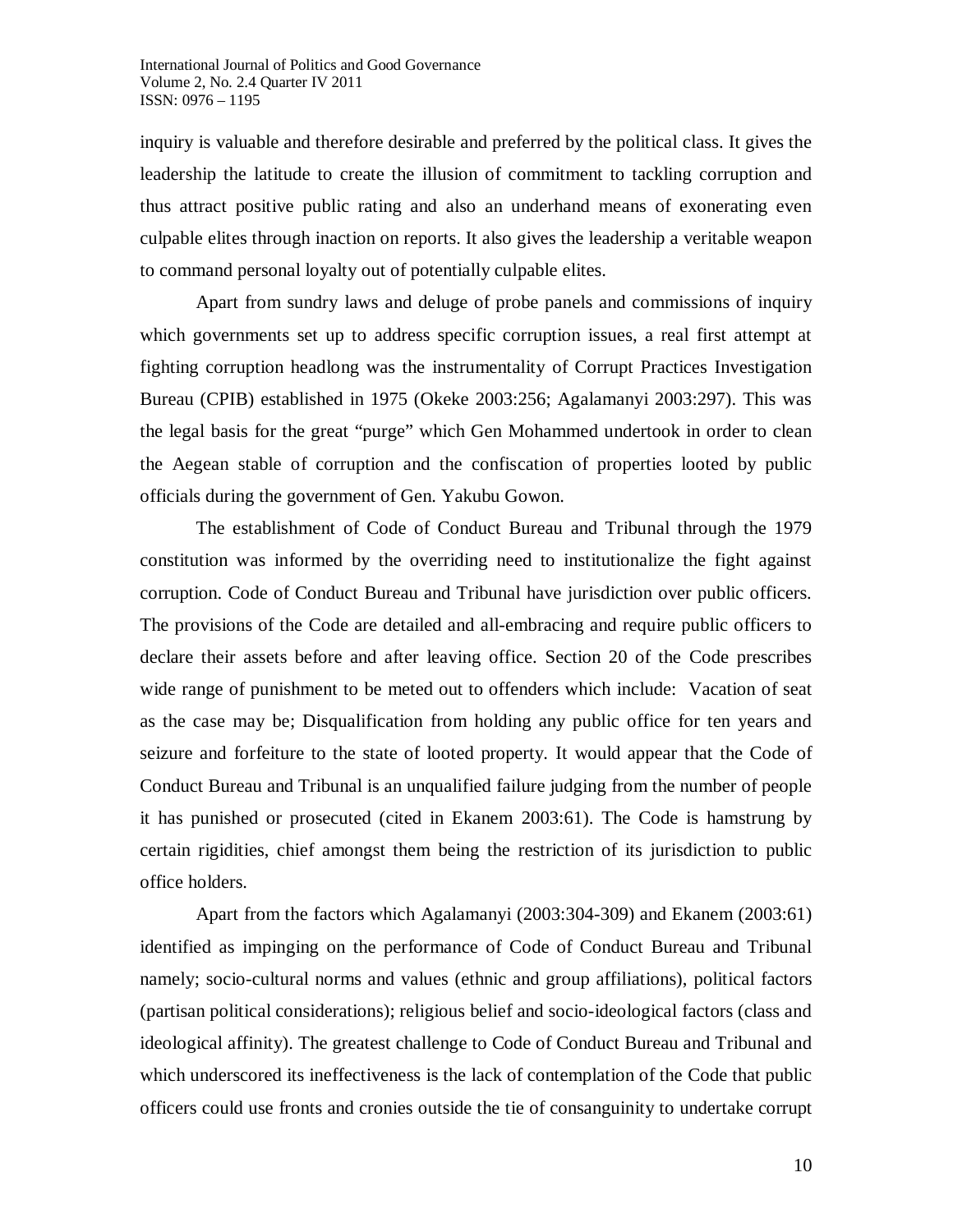practices. In addition to the Code of Conduct Bureau and Tribunal and CPIB, the Nigerian state has in its statutes books over eight legislations on various facets of corruption and corrupting tendencies. These motley of legislations recorded great strides in their various areas of specialization. On the drug front, for instance, Nigeria has been certified by the US government since 2000. The gains of certification include the removal of stigma on Nigeria and Nigerians and increased professional assistance from the US Drug Enforcement Agency (USDEA) and other Drug Enforcement Agencies worldwide (This Day 2/11/04:10).

But in spite of these efforts corruption rose to unprecedented levels that Nigeria became a by-word and a synonym for corruption: the scenario was such that whoever said corruption meant Nigeria. On assumption of office in 1999, Obasanjo recognized the enormity of the problem of corruption and its multiplier effect on Nigeria's development dilemma by spearheading the promulgation of:

(a) Independent Corrupt Practices and Other Related Offices Act 2000;

(b) Economic and Financial Crimes Commission (EFCC) Acts 2002 and 2004 and;

(c) The creation of Due Process Office in the presidency.

The inauguration of the anti-corruption outfits in 2000 and 2002 respectively was a watershed and represented a subtle but strong message not only to the elite but also the international community; first, of the commitment of his administration to dethrone corruption. And second, of the readiness of Nigeria to host foreign capital in form of investments. Nigeria needed the support of the international community especially the IMF and World Bank to resolve its economic malaise and therefore did not need any further impetus other than the threat of these institutions to curtail lending to governments.

Close to ten years after the inauguration of ICPC, the expectations which underpinned the mass support for it have exploded into smithereens on account of distinct irreconcilability between expectation and reality. The supposed failure of ICPC is not entirely of its making: there are extraneous institutional and structural constraints that impeded the actualization of its mandate. The first is the tortuously slow judicial system. There are hundreds of cases initiated by the ICPC which are before various courts of competent jurisdiction but the slow dispensation of justice has made this modest effort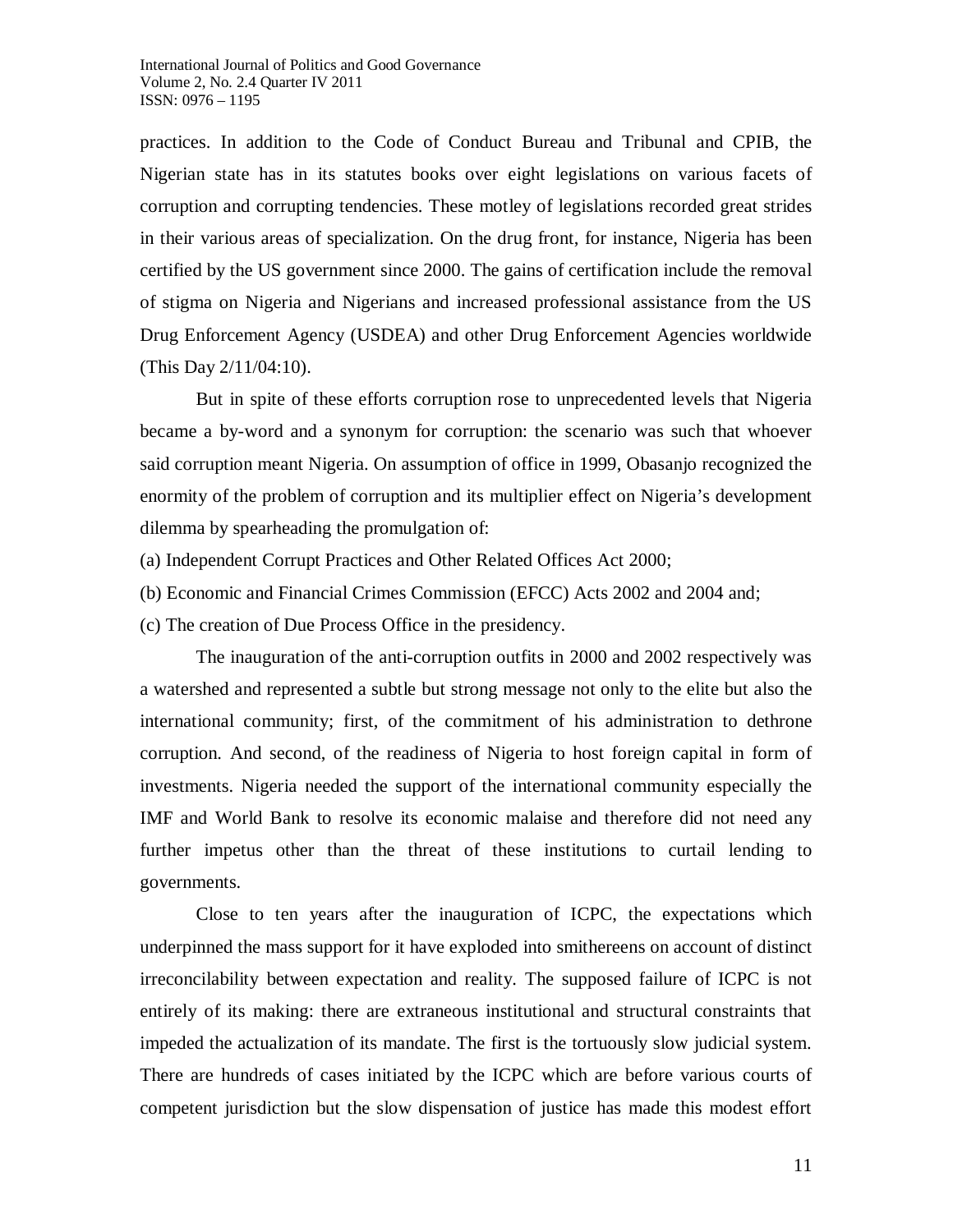unnoticed. Until people are sentenced to various terms of imprisonment, the public are unimpressed. The second factor is undue preoccupation with legalism. Ordinarily, this would not have been a problem; indeed it would have been an asset but the urgency associated with the task of dismantling the corruption edifice required a radical approach. The extreme bureaucratization of its operations created escape routes for corrupt public officials. For example, the ICPC makes it a cardinal requirement that there must be a petition before corruption cases can be investigated. What this implies is that the body would not investigate into any allegation of corruption unless somebody specifically writes to report it officially. The last factor is public office-centredness. ICPC's sphere of influence is basically public offices. This diminished its effectiveness as veritable tool to tackle corruption.

The EFCC has wider latitude as it was created to fill the shortcomings of the ICPC framework. Its mandate is to investigate and prosecute all economic and financial crimes which section 46 of the EFFCC Act 2004 delineates as follows:

> The non-violent criminal and illicit activity committed with the objective of earning wealth illegally either individually or in a group or organized manner thereby violating existing legislation governing economic activities of government and its administration and includes any form of fraud, narcotic drugs trafficking, bribery, looting and any form of corrupt malpractices, illegal arms deals, smuggling, human trafficking and child labour, illegal oil bunkering and illegal mining, tax evasion, foreign exchange malpractices including counterfeiting currency, theft of intellectual properly and piracy, open market abuse, dumping of toxic wastes and prohibited goods etc.

EFCC seemingly started well until its activities were politicized. To its credit were the arrest and prosecution of high profile cases involving high ranking Nigerians. Foremost in the line was the prosecution of the former Inspector General of the Nigeria Police, Mr. Tafa Balogun who was arraigned and imprisoned on several counts of corrupt enrichment totalling N85 billion. Another was the prosecution of the former senate president Chief Adolphus Wabara and Former Education Minister Professor Fabian Osuji in what came to be known as "bribe for budget scandal" (underhand dealings between some ministers and the leadership of the senate to inflate their ministries' allocations in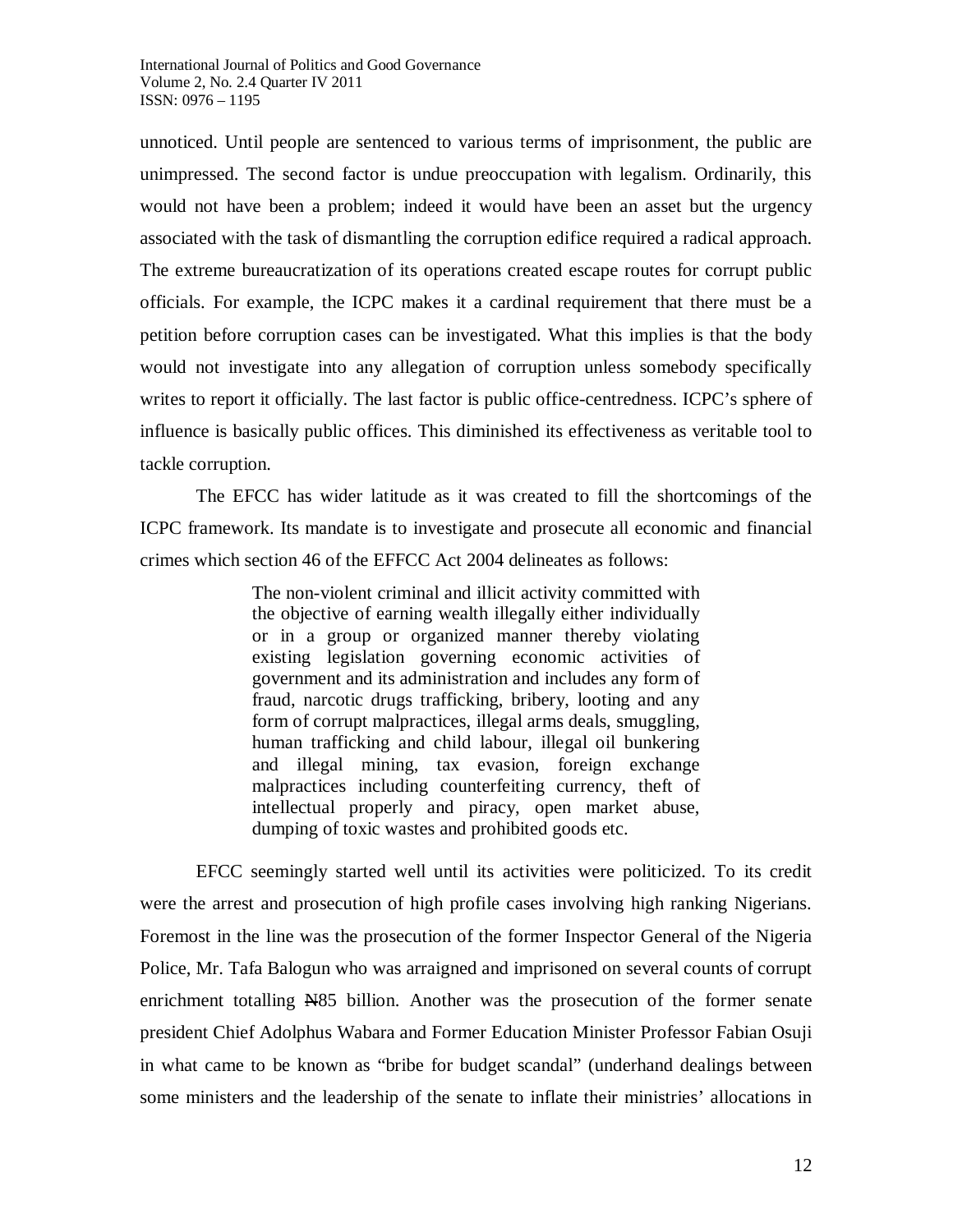the budget). Another celebrated case was the prosecution of Dr. Diepreye Alamieyeseigha, the former governor of Bayelsa State. And recently, the imprisonment of Obasanjo's alter ego, Chief Bode George and five others (Aminu Dabo, Captain O. Abidoye, Alhaji Abdulahi Aminu Tafida and Alhaji Zanna Maidaribe and Engr. Sule Aliyu - all former board members of Nigeria Ports Authority) to a total of 28 years in jail for corrupt practices ranging from contract splitting, inflation, abuse of office and disobedience to lawful order and involving  $N85$  billion. The court sentenced all the six accused persons to two years each on seven counts of abuse of office and another six months for 28 charges bordering on disobedience of lawful order (Osun Defender 26/10/2009).

A major pitfall of the anti-corruption war (especially the operation of the EFCC) under the Obasanjo administration was the public perception that the institutions of anticorruption were weapons of intimidation against political opponents of Obasanjo especially after the collapse of his tenure elongation project. Nowhere was this glaringly evident than in the PTDF scandal and purported indictment of certain politicians for corruption by the EFCC before the 2007 elections. One baffling thing was that none of those allegedly indicted by the EFCC for corrupt practices was subsequently prosecuted.

A second pitfall of the anti-corruption war was the accusation of selectivity. There appeared to be a pattern in the execution of the war against corruption which made several analysts to conclude that it was a weapon to selectively cow opposition by the presidency. The EFCC refused to investigate allegations of money laundering which a US investigator levelled against Dr Andy Uba, the erstwhile Special Assistant to former President Obasanjo. Similarly, the government consistently rejected the report from the EFCC indicting Obasanjo's alter ego, Chielf Olabode George of corrupt practices when he was the Chairman of Nigeria Ports Authority (NPA). It took the exit of Obasanjo from office to sentence Chief George and his fellow board members to two and half years imprisonment each.

A third pitfall was the issue of negotiated settlement. President Obasanjo started it with the Abacha family when he negotiated with them to return about US\$1 billion of the Abacha loot to the country's treasury in exchange for US\$100 million and freedom for Mohammed Abacha. The EFCC entered into a similar arrangement with Tafa Balogun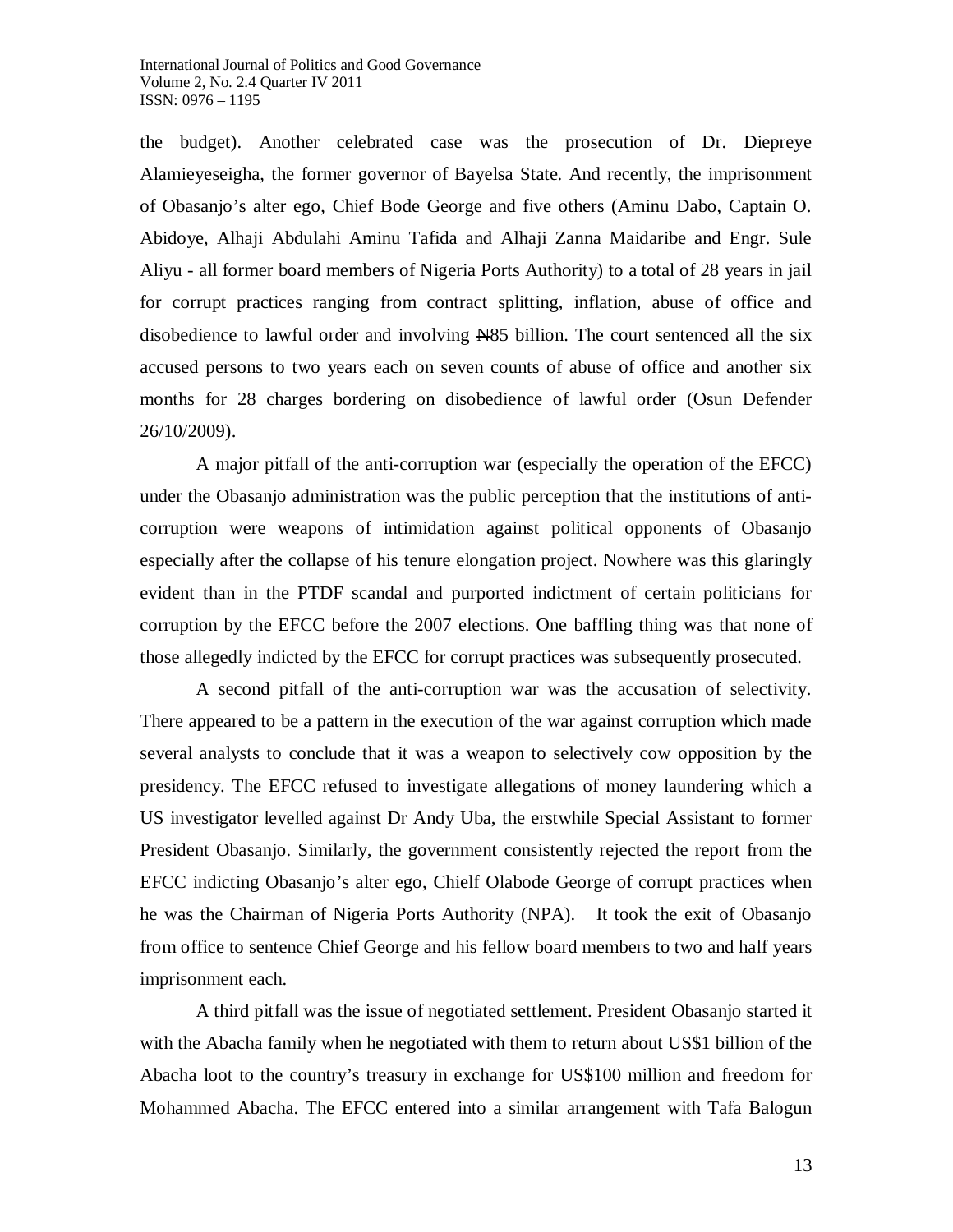and Diepreye Alamievesiegha to return substantial portion of their loots. Dike (2005:9) has warned that this strategy would have untoward effect on the gains so far recorded in the anti-corruption war as this kind of deal would encourage many economic opportunists to grab whatever government funds they can lay hands on, since the federal govt would allow them to keep a part of the money, if and when, they are apprehended.

A fourth pitfall was the unorthodox means of removing governors. Governor Alamieyesiegha of Bayelsa State and Governor Joshua Dariye of Plateau State were illegally removed under the watchful eyes of the EFCC. The Supreme Court eventually nullified the removal Dariye and reinstated him. This irrational overzealousness could create political instability capable of potentially endangering Nigeria's democracy. The recent revelation by the EFCC that between 1999 and 2006 that over N100 billion of government funds had been looted is a pointer to the enormity of task ahead (Daily Independent 18/09/06).

### **v Is Corruption-free Nigeria Possible?**

The Nigerian system is characterized by an intricately aberrant overlap of politics and economics: such an overlap creates a perfectly conducive environment for patent recycling of leaders whose economic ascendancy is locatable in their exploitation of the state. Rationally, the proceeds of such primitive accumulation could be injected into productive ventures for value addition into the economy but the pattern of investment is outside the precinct of such economic rationality. As Ake (1981: 126) observes:

> The prospects for capitalist appropriation through political power are so attractive that some people who want to be wealthy and who would normally have engaged in productive enterprises have preferred to seek their fortunes by going into politics.

So, instead of investing in the classical capitalist sense to boost the economy, the elites invest in politics which they perceive as the shortest avenue for more accumulation. Therefore state power has a single utility as far as the Nigerian elite is concerned – primitive accumulation. Ake (1981 126) identifies this mindset and disposition towards state power as the basis for both political violence and instability that characterize power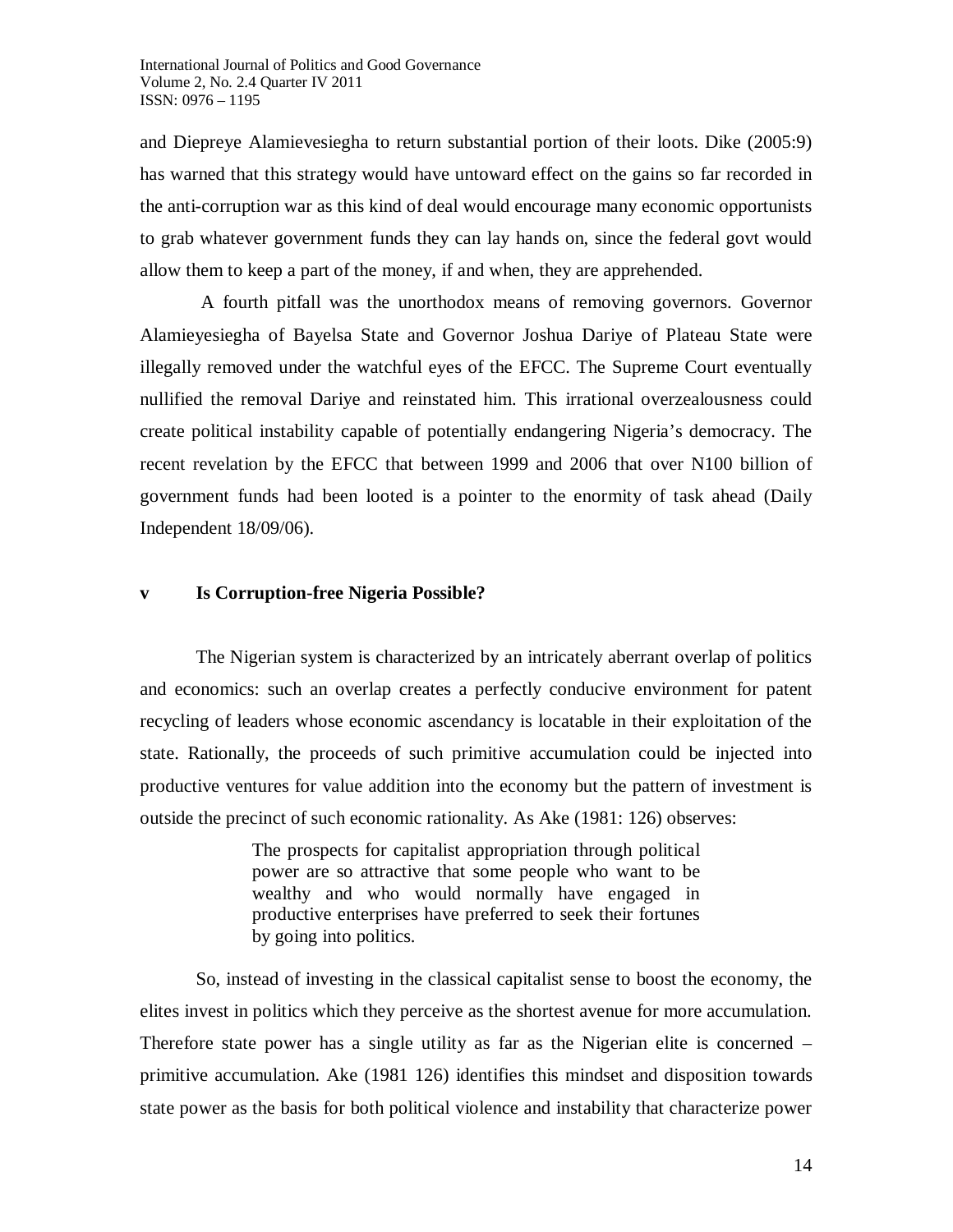struggle in African states. It does not matter which system of government that is in place, as long as the processes for the acquisition of state power both in democratic and military regimes require "lump" sponsorship, such sponsorship has a price – unfettered access to state resources. The pockets of disagreement amongst the elites in some states in Nigeria stemmed from discrepancy in defining "access" to state funds. Thus, corruption in Nigeria has entrenched itself through series of institutional processes that make it impervious to moral homilies or uncoordinated assault. Its entrenchment is diametrically opposed to the realization of development.

The essence of setting up anti-corruption bodies in Nigeria, like other countries, was to reverse the destructive rampages of corruption. Considering that what motorizes corruption is the usurpation of state power and its deployment to the satiation of selfish needs, and that major players in this game are the elites, can present anti-corruption efforts be more than window–dressing by achieving set objectives of corruption-free Nigeria? There are sets of rational expectations in the grim contest for class survival. Historically, the Nigerian political class is intolerant of political leaders who speak or act with messianic fervour because of the danger of upsetting the status quo. The regimes of late Gen Murtala Mohamed and Generals Buhari and Idiagbon did not last because of their uncompromising stance on corruption and their unalloyed willingness to commit class suicide, if need be, provided corruption was eradicated. Every successive clique of military and political class invoked the mantra of anti-corruption on assumption of office but ended up extending the frontiers of corruption. Nwala (1997: 168) opines that under the regime of General Babangida, corruption reached unprecedented heights and became unofficial policy. The regime's tolerance of corruption was evident in its rehabilitation of previously indicted politicians through government appointment and contracts. Babangida must have learned from history about elite intolerance to messianism and therefore took a compromising path. This "survival instinct" which Babangida assiduously clung to was the major reason for the deepening of corruption with its corresponding destruction of the economy during his regime.

The imperative of setting up anti-corruption mechanism was informed by the identification of corruption as a major inhibition to development. The World Bank attributed the failure of anti-corruption efforts all over Africa to three factors: lack of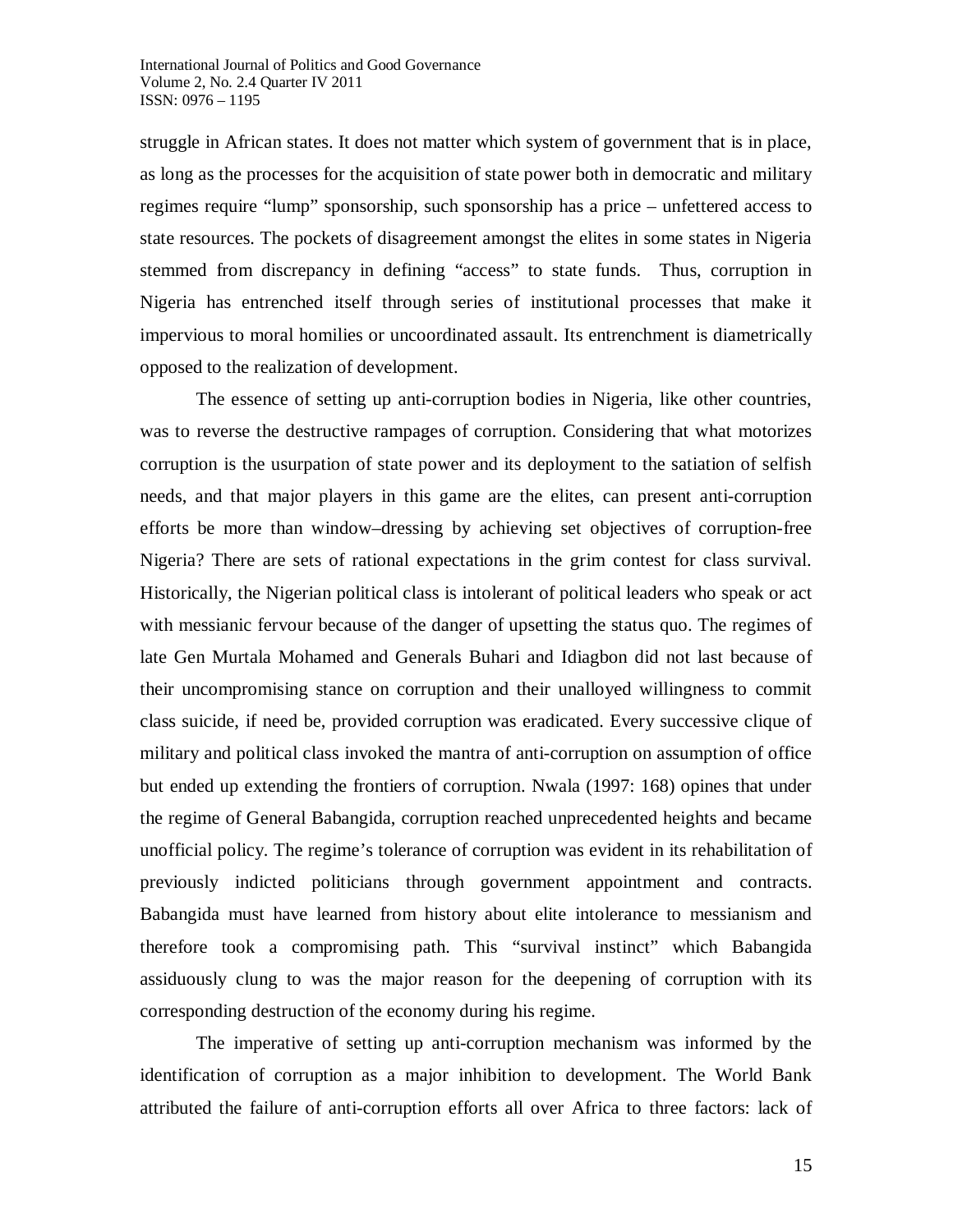capacity and resources; absence of political will and high-level political support (Tangri and Mwenda 2006:103). Obansanjo has anchored his optimism that Nigeria's anticorruption initiative would be successful on three reasons: the anti-corruption law was the toughest in Nigeria's history; there would be no double standard in its implementation and no one is enamoured of its investigative and prosecutorial jurisdiction.

In comparison to the implementation of previous anti-graft laws, the duo of ICPC and EFCC made some great strides. But in spite of the spectacular boldness that characterized the prosecution of some high profile cases, the incidence of corruption has deepened. The quantification of the amount of money stolen by leaders since 1999 is breathtaking and gargantuan. A report by Human Right Watch (HRW) revealed that both state and local government officials in Rivers State squandered increased revenues (from favourable world oil price and 13 percent derivative paid to oil producing states) through mismanagement, embezzlement and theft. The report suggested more reforms for greater transparency and accountability at all levels of government (Human Rights Watch 2007).

The emphasis on more reforms is hardly the panacea to tackling corruption in Nigeria. The anti-corruption institutions already is existence are more than adequate to tackle all forms of corrupt practices both proactively and reactively. Apart from legal infrastructure, there are other factors germane to the fight against corruption. As Olanipekun (2007: 32) observes:

> … corruption is best fought and nipped in the bud by the actions and behavioural pattern of the leadership who should not only preach probity and put in place laws that discourage graft in every stratum of the society, but also demonstrate in concrete and visible terms that he lives above board.

The active involvement of the country's political leadership in the fight against corruption is central. For one, they are the protagonists in the corruption tragedy; secondly, they are the direct beneficiaries of corruption dividends and thirdly, they are the ring leaders in the perpetration of corruption. Also important are the actions and inactions of the masses in the fight against corruption. The elite manipulation of the masses resulting in nonchalance and, in some instances, active support of corrupt politicians has weakened what potentially could have been a strong weapon to force the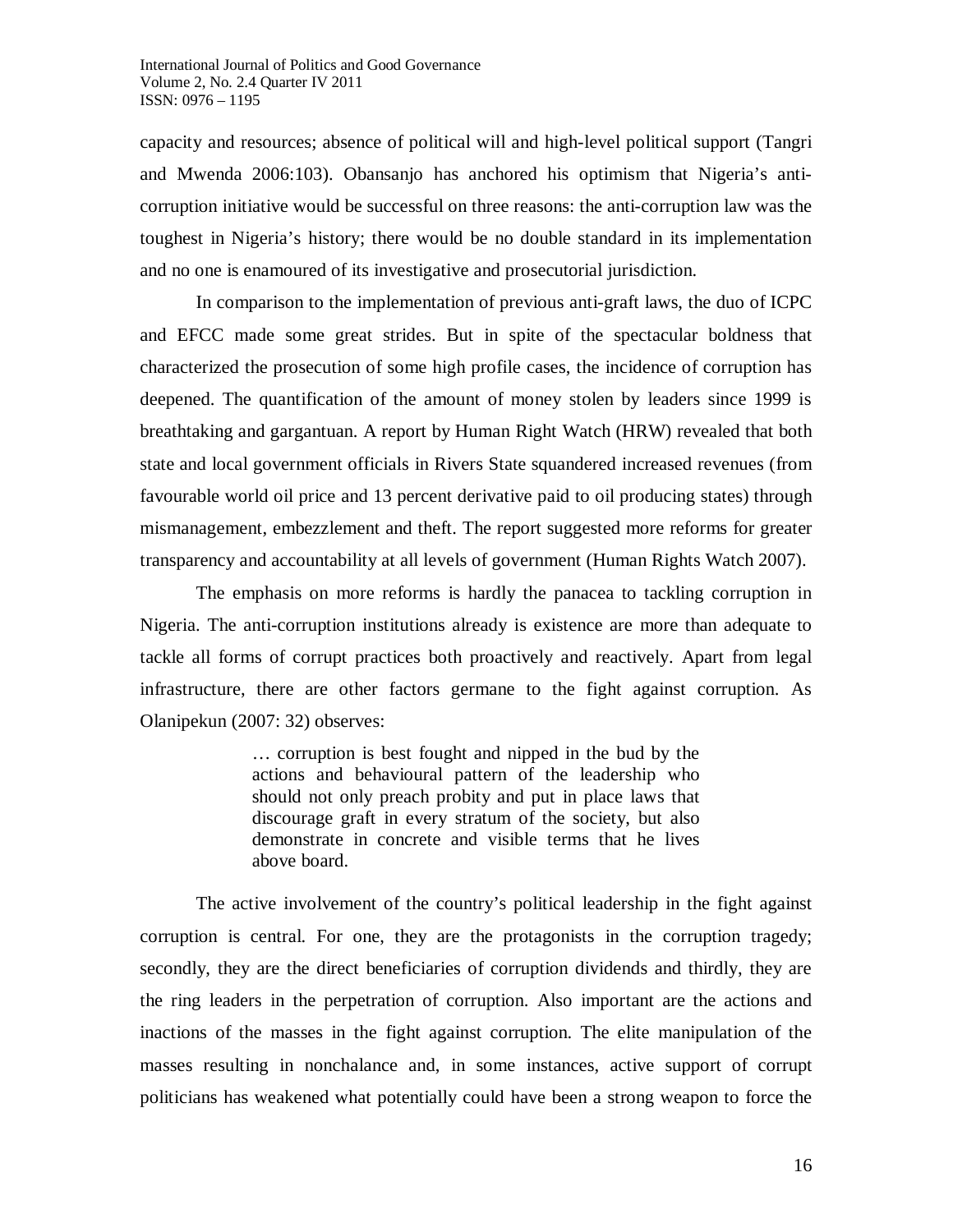hand of the leaders (who would not ordinarily be in league to superintend a class suicide that might consume them in its infernal rage) to bring to book corrupt public officials. Across the country there have been sundry solidarity rallies and visits to former governors under prosecution for alleged corruption. In such gatherings, rented crowds often insinuated ethnic and political victimization as the reason for the travails of these former leaders. In a particular instance, protesters questioned why HRW should single out Rivers State to demonstrate the problem of corruption which they said was not peculiar to River State but general to Nigeria (Gray 2007).

There are certain impediments which must be removed if a corruption-free Nigeria must be possible. These include:

- i. The removal of constitutional shield from the executive and the "routinzation" of investigations into the use or misuse of state finds;
- ii. Dismantling the secrecy that surrounds government business especially the implementation of budgets. Adjunct to this is opening access to the minute details of the budgets;
- iii. Conferring absolute independence on the anti-graft Commissions. The appointment and dismissal of the Chairman of the EFCC is at the pleasure of the president. This presupposes lack of independence and gives room for undue interference by the presidency in corruption investigation;
- iv. Allowing unfettered access to government business through the passage of freedom of information bill (FOI);
- v. Strengthening the tax system. A good tax system enables the system to identify surrogates and fronts of corrupt politicians;
- vi. Dismantling the tribe of untouchables. The masses are relevant here. The resignation of former speaker of the Nigeria's House of Representatives, Mrs. Patricia Eteh was in surrender to the groundswell of public opinion.

It is unlikely that the political leadership in Nigeria can spearhead the prosecution of former leaders whose signposts of corrupt practices are visible in all facets of the Nigerian society. The political process that brought them to power has the imprimatur of these former leaders as they compromised the system to pave the way for their ascension to power. For instance, the governor of Ogun State, Otunba Gbenga Daniel recently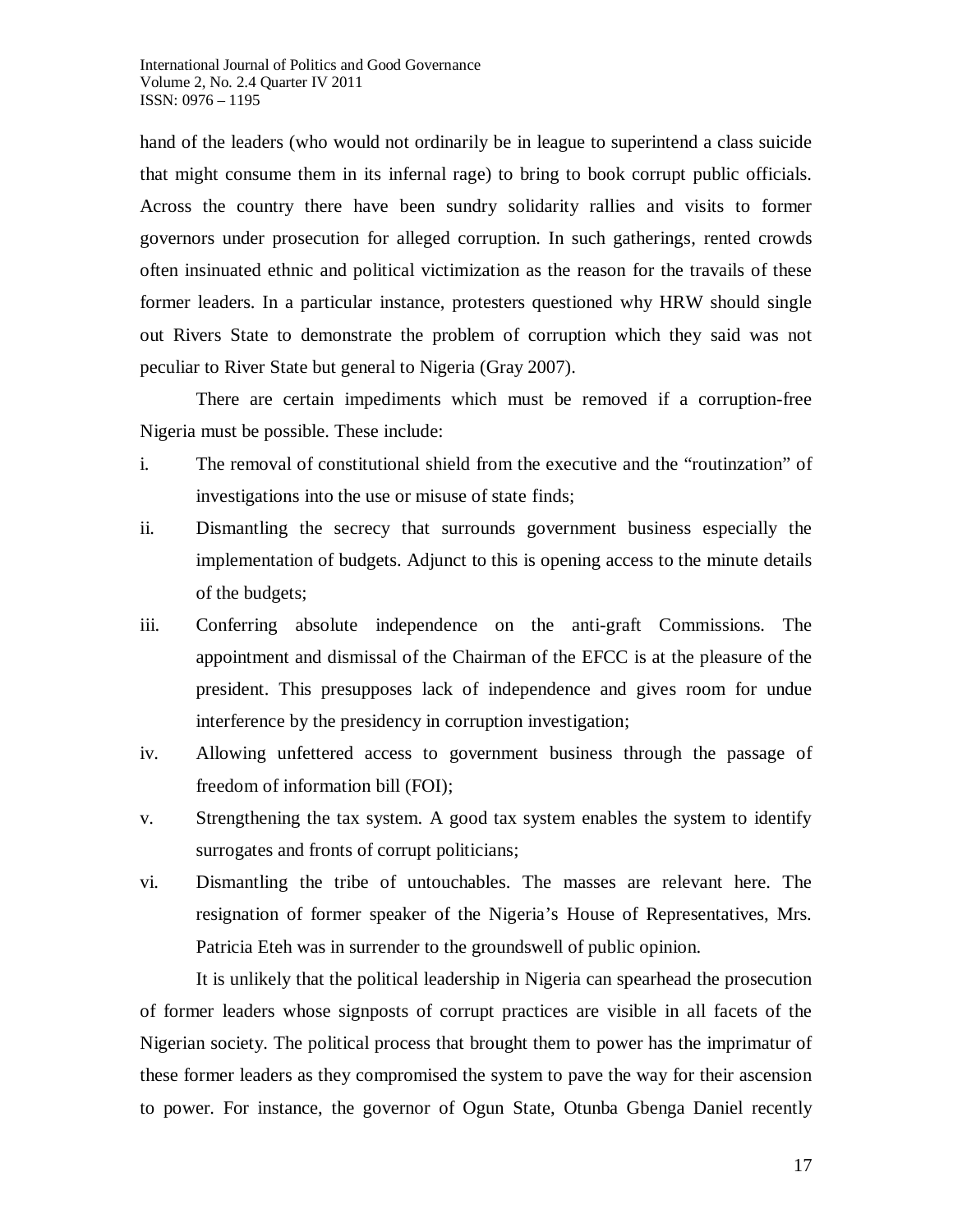boasted that he definitely knew those who would not succeed him as governor (Saturday Sun 23/01/2010). The implication of this is that he would go all out to choose his successor whose mandate would include covering his back. Such is the mindset of the political class: everybody chooses an anointed son that must cover their backs. Therefore, under this circumstance, any attempt to destroy the status quo by instituting a probe, as it were, would result in "mutually assured destruction".

### **Conclusion**

Considering the central role state power plays in whether corruption is eradicated or not, the first step in energizing the fight against corruption is the complete overhauling of the electoral system. If the mechanisms of regime change are properly modelled along the lines of transparency, the emergent leadership would have the moral authority to champion anti-corruption wars. But if they are products of crooked electoral system there would only be flashes of anti-corruption posturing which would be targeted at perceived enemies.

### **References**

Achunike, H. (2006). "Thematic Analysis of Corruption in Nigeria: An Ethical Standpoint". In *Journal of International Politics and Development*. Vol. 2, No. 1. Pp147- 161.

Agalamanyi, C. A. (2003). "The Code of Conduct Bureau and Public Accountability in Nigeria". In E. O Ezeani (ed.) *Public Accountability In Nigeria: Perspectives and Issues*. Ed. E. O Ezeani. Enugu: Academic Publishing Company.

Ake, C. (1981). *A Political Economy of Africa*. Harlow: Longman Group Limited. *Anti-Corruption Law of The Federal Republic Of Nigeria 2000*. Lagos: Times Press Ltd.

*Daily Independent* 18/9/2006; 16/02/2007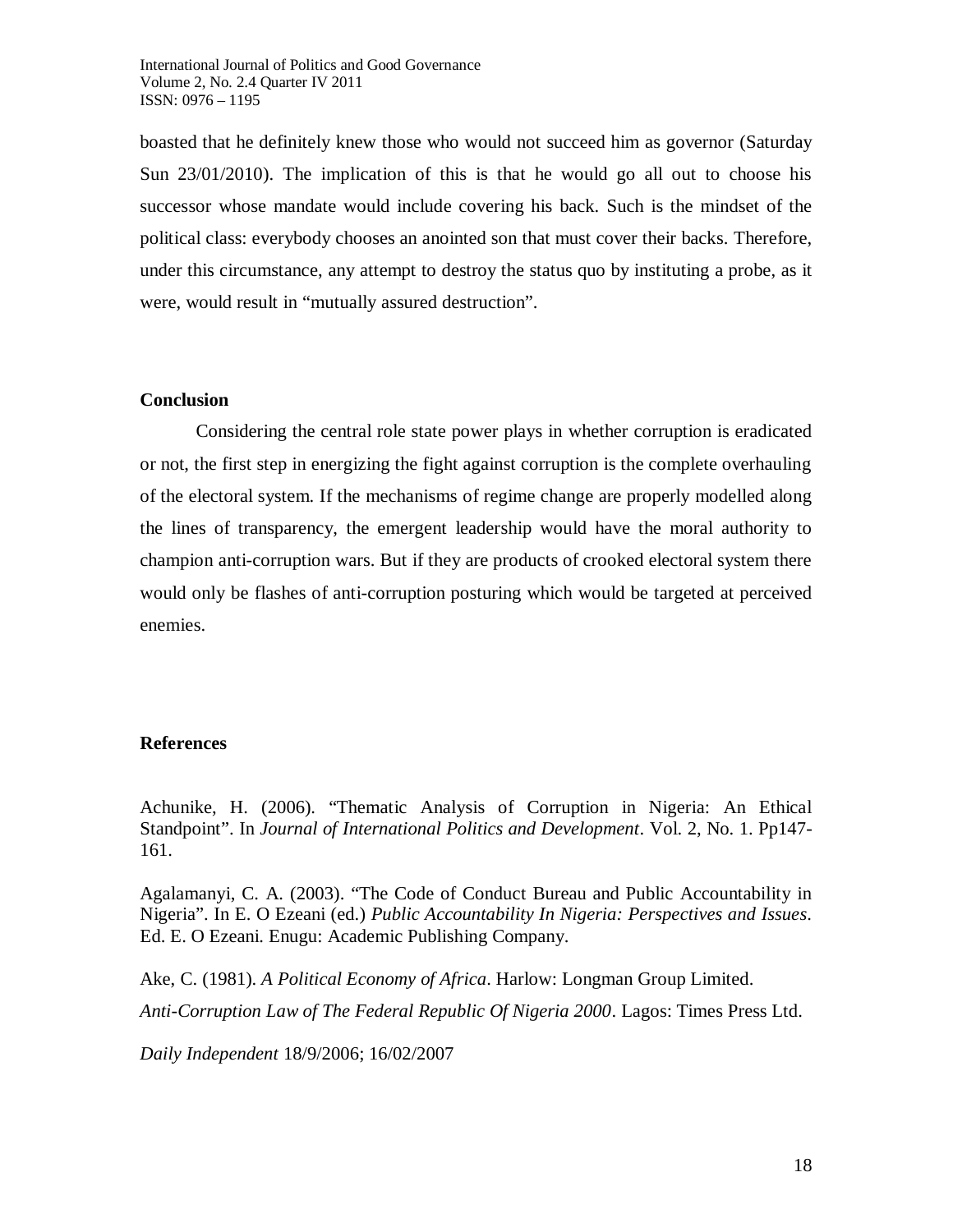Dike, V. (2005). "Corruption In Nigeria: A New Paradigm For Effective Control". In *Africa Economic Analysis.* Retrieved from: www.africaeconomicanalysis.org/article/gen/ corruptiondikehtm.html. Accessed on 20 March 2010

### *Economic and Financial Crimes Commission Act 2004*

Ekanem, O. (2003). "Capitalist Ethos and Counter Corruption Policies in Nigeria". In *Nigerian Journal of Politics and Administration*. Vol. 1, No. 3. Pp. 54-64.

Gray, G. (2007). "Nigeria: Elites Squander Delta's Oil Wealth, Report Says". Retrieved from: http://ipsnews.net/news.asp?idnews=36433. Accessed on 24 February 2010

*Guardian (Nigeria)* 2/11/2004.

Human Rights Watch (2007). *Chop Fine: The Human Rights Impact of Local Government Corruption and Mismanagement in Rivers State, Nigeria*. Volume 19, No. 2(A). Retrieved from: http://www.hrw.org/sites/default/files/reports/nigeria0107[1].pdf Accessed on 20 March 2010

Ikpeze, N. I, Soludo, C. C. And Elekwa, U. N. (2004) "Nigeria: The Political Economy of The Policy Process, Policy Choice And Implementation". Retrieved from: www.Idrc.ca/en/ev.71263-201-1-DO\_TOPIC.html. Accessed on 20 March 2010

Nwala, T. U. (1997). *Nigeria: Path to Unity and Stability: Abuja National Constitutional Conference 1994-19995: A Critical Review.* Nsukka: Niger Books and Publishing Co. Ltd.

Nwankwo, A. (1986). *Nigeria: Development Strategy for the People's Economy.* Enugu: Fourth Dimension publishing Ltd.

Nweke, G. A. (1985). "The International Political Economy: Global Inequality and Distorted Development". In G. Aforka Nweke (ed.) *Nigeria and the World Economy*. Nsukka: NSIA.

Obianyo, N. N. (2003). "Public Accountability In Nigeria Under Obasanjo's Regime: An Appraisal". In E. O Ezeani (ed.) *Public Accountability in Nigeria: Perspectives and Issues*. Enugu: Academic Publishing Company.

Okeke, C. C. (2003). "The Anti-Corruption Law of the Obasanjo Regime: A Critical Assessment". In E. O Ezeani (ed). *Public Accountability in Nigeria: Perspectives and Issues*. Enugu: Academic Publishing Company.

Okongwu, C. S. P. (1986). *The Nigerian Economy: Anatomy of a traumatised economy with Some Proposals For Stabilisation.* Enugu: Fourth Dimension.